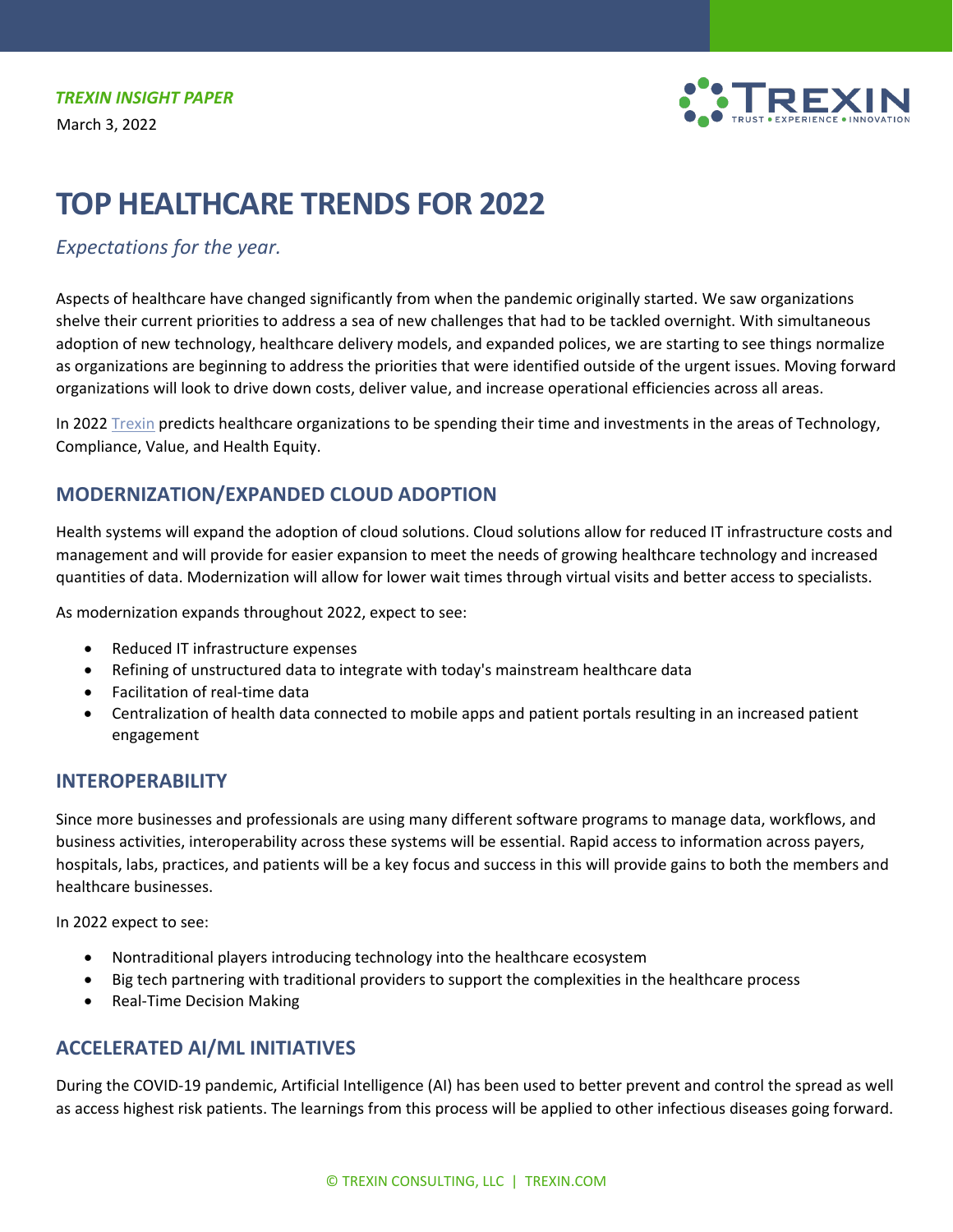

"The Biden-Harris Administration announced a \$2.1B investment to improve infection prevention and control activities across the U.S. public health and healthcare centers (CDC)."

In 2022 expect to see:

- Increase use of data to enable AI predictive analytics to assist with real-time notifications and monitoring
- Predicting of infectious/chronic diseases enabling medical teams and patients to better flag health risks, diagnose, and treat illness (Shift towards proactive population health management)

#### **PREDICTIVE ANALYTICS**

Leveraging predictive analytics will expand beyond providing patient care to exceeding set standards. Aside from addressing patient care, predictive analytics will play a critical factor in improving operational excellence. Technology improvements and access to more data will lead to increased accurate predictive analytic algorithms.

In 2022 expect to see:

- Prescribed treatments based on informed data-driven decisions
- Proactively identifying patients who have an increased risk of developing complex health conditions and helping them avoid long term health issues

#### **DIGITAL HEALTH**

Digital health is here to stay, and we will continue to see it further expand its footprint across the healthcare landscape.

Thank the COVID-19 pandemic for driving the accelerated need for digital health in the areas of virtual care, telehealth, telemedicine, remote patient monitoring, and multi-channel enabled care.

With the need to reduce contamination we saw the healthcare delivery move from in-person to remote/virtual services almost overnight.

What more can we expect to see in 2022 for digital health?

- Adoption of digital/virtual services continue to increase
	- Increased investments to innovation, service, and delivery models
		- o Primary care, clinical services, mental health/emotional well-being, and wellness programs
			- **Increase in employers providing access to health and wellness programs to support their** workforces (primary care, mental health, wellness, etc.)
		- o Remote Health Monitoring (RHM)
			- Expand from monitoring chronic to less chronic diseases. An example: A primary care doctor and patient can see real-time results from bluetooth thermometers, glucometers, blood pressure cuffs, etc.
		- o Employer investments
			- Increase in employers providing access to health and wellness programs to support their workforces (primary care, mental health, wellness, etc.)
- Expanding the combination delivery model of digital and physical health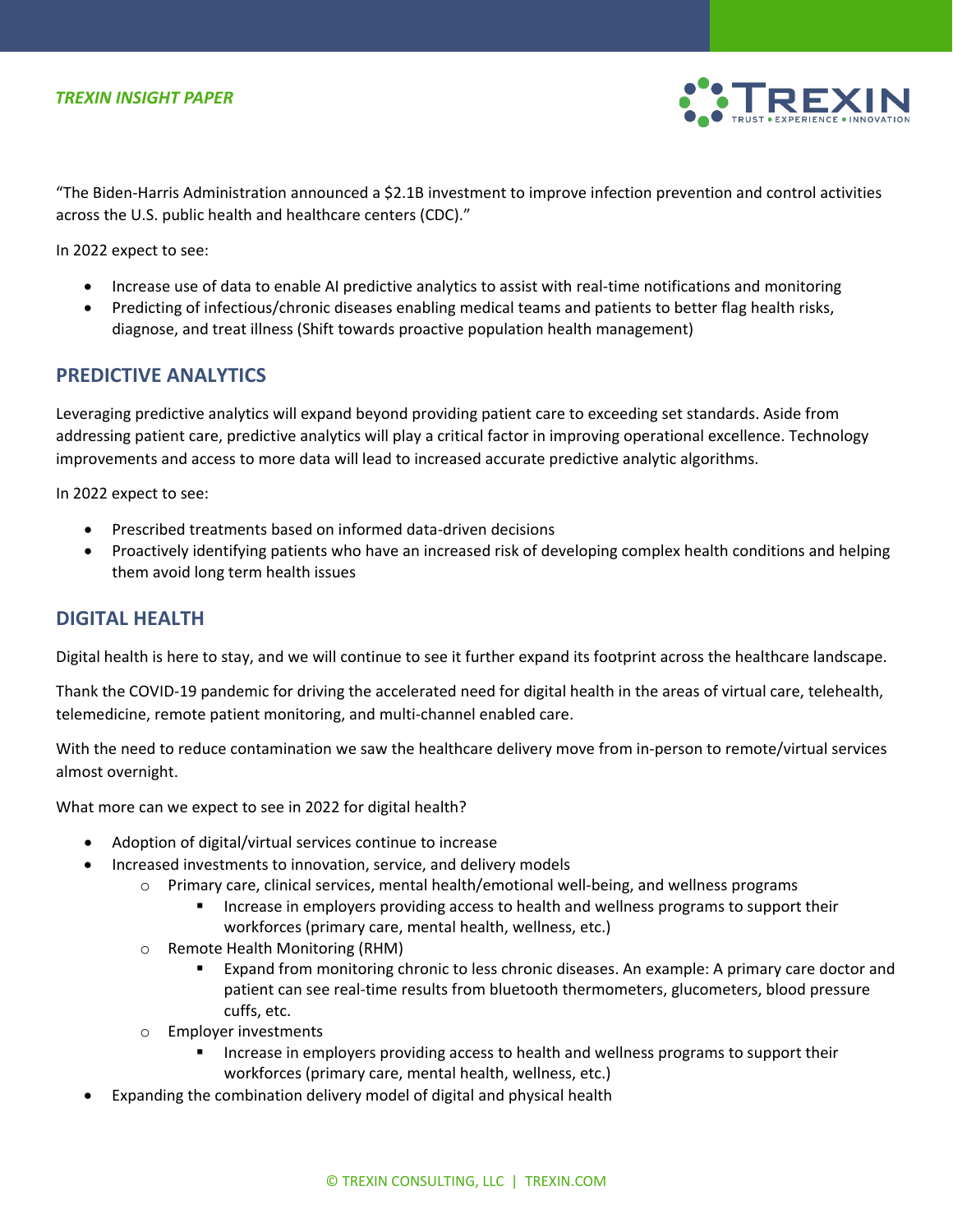

• Increased adoption in digital health gives the patient the power of choice, personalized care, and an increased access to healthcare. In addition, the patient and their provider will have data available to help guide treatment and/or prevention of chronic health conditions.

#### **SECURITY/PRIVACY**

Increases in telehealth, cloud adoption, and extensive data sharing brings many benefits but they also bring with them the threat of privacy leaks and breaches. With strict regulations and governing laws, this leaves minimal margin for error. As such, there will be an increased focus on integrated cybersecurity solutions to combat threats and prevent private, personal, and confidential data from getting into the wrong hands. In addition to increased cybersecurity measures, expect further legislation to help protect data privacy.

In 2022 expect to see:

• The healthcare ecosystem to adapt/adopt to robust security plans to limit significant losses due to data breaches, ransom ware, and penalties

While technology will be a key player, we can't forget about the services that we expect to see further expanded across healthcare.

#### **COMPLIANCE/REGULATION**

The No Surprises Act became effective on January 1st, 2022 to protect consumers from unexpected bills. Mandated price transparency requires hospitals to post online the rates that they have agreed upon with insurers along with a list of 300 shoppable services. Beyond current mandates, expect regulators to develop new requirements around price transparency.

- 2023 insurers will need to offer online shopping tools that will provide:
	- o Estimate for out-of-pocket expenses
	- o Negotiated pricing for 500 of the most common procedures and services
	- o 70 specific government mandated services
- Due to price transparency expect to see:
	- o Patient engagement to increase
	- o Increased collaboration between health plans (payers) and providers
	- o Greater competition across healthcare system
- 21st Century Cures Act
	- o Patients should expect more digital interactions
	- o Increased transparency

## **VALUE, QUALITY, & PERSONALIZED CARE**

"Value-Based Care (VBC) is a healthcare delivery model under which providers — hospitals, labs, doctors, nurses, and others — are paid based on the health outcomes of their patients and the quality of services rendered". A large majority of physicians today are paid on volume vs quality. Expect to see an increased focus on pushing healthcare providers/physicians to move to alternative payment models that financially reward the physician on the quality value of the care that they provide versus a per service amount.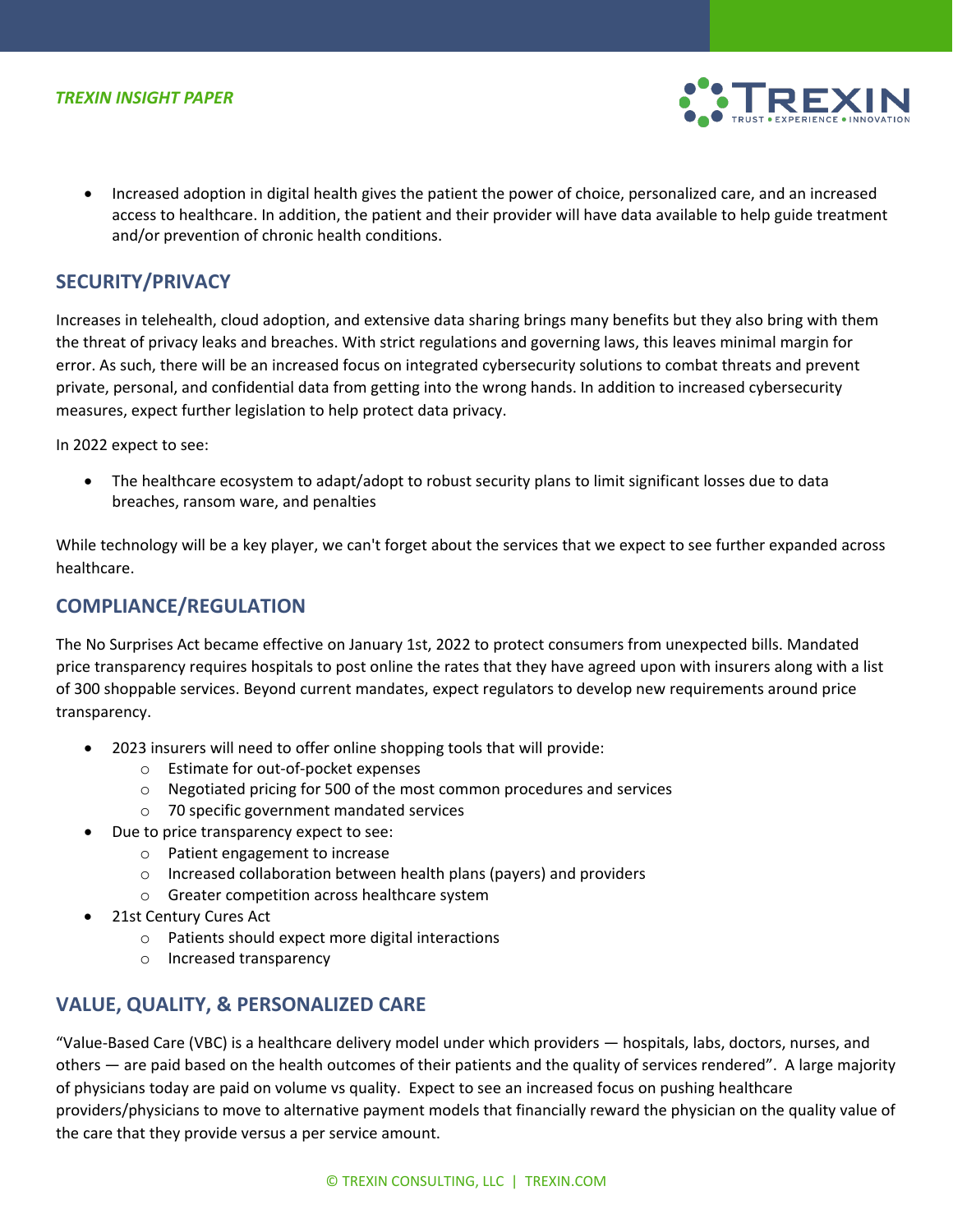

In 2022 expect to see:

- Expanded personalized care offerings are expected to:
	- o Enhance patient engagement and transform the care experiences
	- o Increase cost savings
	- o Enhance access to care
	- o Boost medication adherence and clinical outcomes

## **HEALTH EQUITY**

The COVID-19 pandemic has highlighted the health disparities across the nation, causing us now to look at the patient/member holistically and understand social determinates of health. Social determinates of health (SDoH) that influences one's health includes capturing data for living conditions, marital status, behavioral/emotional status, cultural factors, etc.

Current and future steps we expect to see to address SDoH include:

- States expansion of Medicaid managed care
	- o Manage care organizations (MCO's) providing care coordination, but they also offer value added services beyond medical benefits such as housing support as well as food and nutritional services
- Programs to foster holistic patient healthcare
- Predictive analytics to identify patients who may benefit from services beyond medical benefits

In 2022 we predict that through the simultaneous integration of technology, compliance, value, and health equity will result in a healthier and more equitable year.

[Click here](https://www.trexin.com/contact-us/) and connect with a Trexin Advisor to learn how we can assist your healthcare organization in the value areas of:

[Policy & Compliance](https://www.trexin.com/industry-expertise/healthcare-consulting/healthcare-policy-compliance/) [Health Equity](https://www.trexin.com/industry-expertise/healthcare-consulting/health-equity/) [Strategy & Innovation](https://www.trexin.com/capability-expertise/strategy-innovation/) [Program Execution](https://www.trexin.com/capability-expertise/program-execution/) **[Technology](https://www.trexin.com/capability-expertise/technology/)** [Analytics](https://www.trexin.com/capability-expertise/analytics/)

#### **References**

Cem DilmeganiCem founded the high tech industry analyst AIMultiple in 2017. AIMultiple informs ~1M businesses (as per similarWeb) including 55% of Fortune 500 every month.Throughout his career, et al. "Personalized Care: Factors, Benefits, & Tech Enablers." *AIMultiple*[, https://research.aimultiple.com/personalized-care/.](https://research.aimultiple.com/personalized-care/)